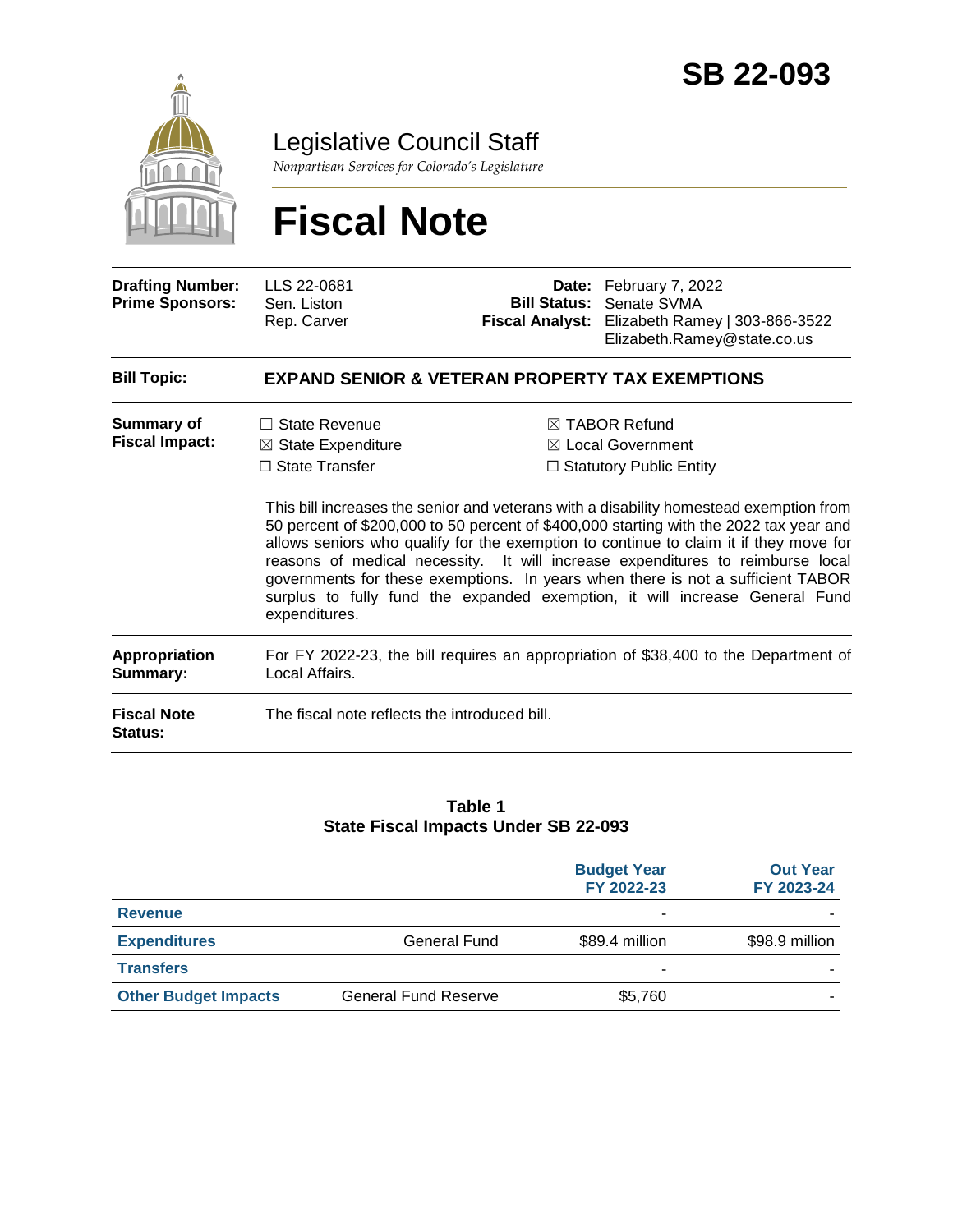Page 2

## **Summary of Legislation**

This bill increases the senior homestead and veterans with a disability homestead exemptions from 50 percent of \$200,000 to 50 percent of \$400,000 of actual value of the owner-occupied primary residence and allows seniors who qualify for the exemption to continue to claim the exemption if they move for reasons of medical necessity.

## **Background**

Under current law, the senior homestead exemption reduces the actual value of a qualifying home for property taxation by 50 percent, up to a maximum of \$100,000. For example, a home with an actual value of \$150,000 is taxed as if it were worth \$75,000, and a home with an actual value of \$500,000 is taxed as if it were worth \$400,000 using the maximum exemption.

**Local government reimbursements.** The state is required to reimburse local governments for the revenue reduction attributable to these exemptions. These reimbursements are made as expenditures from the state General Fund via the Department of the Treasury.

**TABOR refund mechanisms.** Reimbursements to local governments for the property tax exemptions are the first of three TABOR refund mechanisms under current law. A TABOR surplus collected in one fiscal year is set aside to fund these reimbursements in the following fiscal year.

**Senior homestead exemption.** A homeowner is eligible to claim the senior homestead exemption if he or she meets the following requirements:

- The homeowner is 65 years old as of January 1 of the tax year; and
- The homeowner has occupied the home as his or her primary residence for at least ten years.

**Disabled veteran homestead exemption.** A veteran with a disability is eligible to claim the disabled veterans homestead exemption if he or she is rated 100 percent permanently disabled by the U.S. Department of Veterans Affairs, and owned and occupied the property as their primary residence on January 1st of the year in which they apply for the exemption.

## **Assumptions**

**Expanded exempt value.** The Division of Property Taxation provided data on properties that qualified for the homestead exemption in 2020. These data were adjusted for forecast home price appreciation and the property tax benefit was recalculated under the bill.

**Portability.** Based on national data adjusted for Colorado's demographics when possible, this fiscal note assumes that:

- About 25 percent of homes sold in Colorado are sold by seniors aged 65 and above;
- About 68 percent of seniors selling their homes had satisfied the residency requirement and previously qualified for the exemption; and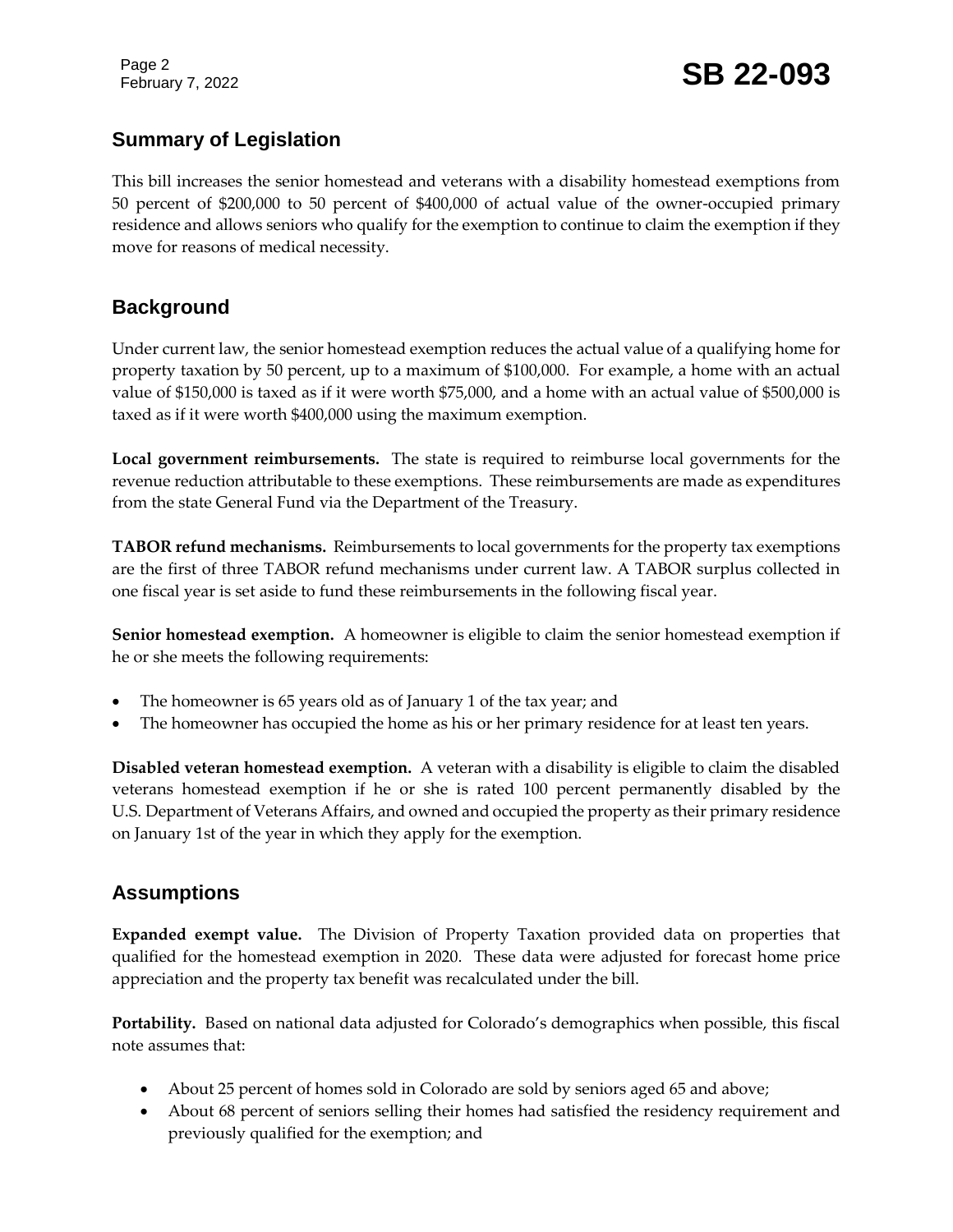About 13 percent of sales by seniors are due to reasons of medical necessity, based on the national share of seniors who sold their home because upkeep had become too difficult due to health limitations.

Based on these assumptions, it is estimated that about 3,000 of the 131,000 home sales reported by the Colorado Association of Realtors for 2021 were made by seniors who previously qualified for the exemption and moved out of medical necessity. Based on national statistics, it is further assumed that about 54 percent of these home sellers bought another home in Colorado. For property tax year 2021, the estimated average expenditure per senior exemption, including the expanded exempt value under this bill, is \$902.

Caseload and average exemption amounts were grown to tax year 2023 by the December 2021 Legislative Council Staff forecast for senior homestead exemptions.

## **State Expenditures**

In years when the state does not incur a TABOR surplus or when the surplus is not sufficient to fully fund reimbursements to local governments for the expanded property tax exemptions under this bill, the bill will increase state General Fund expenditures for these reimbursements. The bill increases reimbursements to local governments by \$89.3 million in FY 2022-23, \$98.9 million in FY 2023-24, and by similar amounts in future years before accounting for changes in property value. Workload and costs are also incurred in the Department of Local Affairs and Office of Information Technology. These impacts are described below.

**Local government reimbursements.** Table 2 shows the increased homestead exemption, the forecast for current law reimbursements, and the net impact of the bill, which is estimated to be \$89.3 million in FY 2022-23 and \$98.9 million in FY 2023-24, based on the assumptions described above. Payments to local governments from the increased exemption will be made by the State Treasurer and, based on the December 2021 LCS Economic and Revenue Forecast, it is assumed that these increased expenditures will be paid using available money set aside for TABOR refunds in both FY 2022-23 and FY 2023-24 and do not require appropriation in this bill. In years when the state is not required to make TABOR refunds, the bill will require increased General Fund appropriations compared to current law.

| Table 2                                                     |
|-------------------------------------------------------------|
| <b>Homestead Exemptions Under Current Law and SB 22-093</b> |

|                                                   | FY 2022-23      | FY 2023-24      |
|---------------------------------------------------|-----------------|-----------------|
| Expanded Exempt Value Under SB 22-093             | \$252.2 million | \$268.2 million |
| Portability for Medical Necessity Under SB 22-093 | \$1.5 million   | \$1.5 million   |
| <b>Current Law Exemptions</b>                     | \$164.4 million | \$170.8 million |
| <b>Net Change</b>                                 | \$89.3 million  | \$98.9 million  |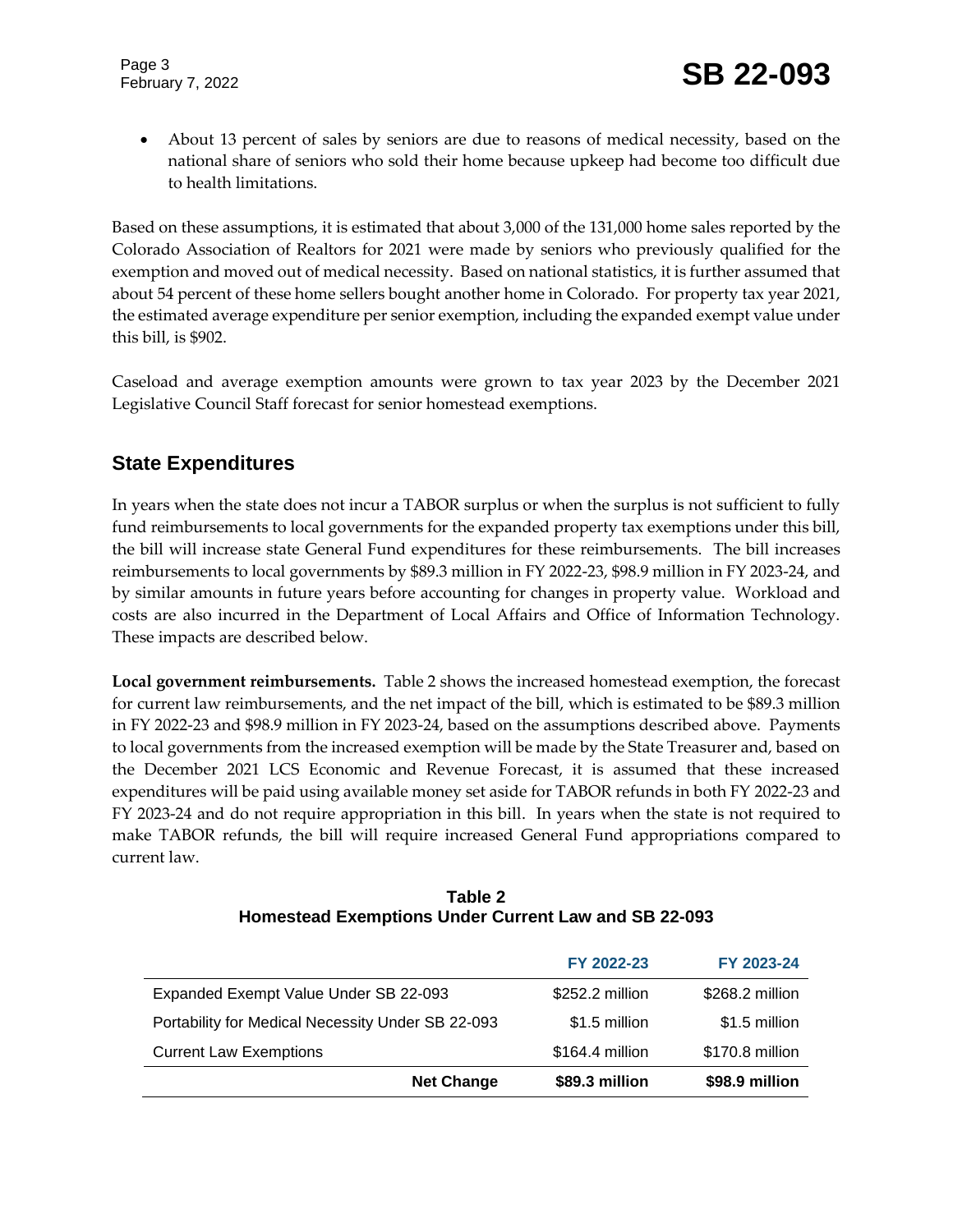Page 4

**Computer programming.** This bill will increase costs in the Division of Property Taxation in the Department of Local Affairs by \$38,400 for changes to the homestead exemptions application. These system changes will allow the tracking of seniors' one-time use of the medical exemption. This upgrade is estimated to require 320 hours of time for computer programming at an estimated rate of \$120 per hour. This work will be performed or contracted for by the Office of Information Technology.

**Other impacts.** Workload in the Division of Property Taxation will increase to review and audit county data to ensure that property owners meet the qualifications to obtain this exemption, to update information on the division website, and respond to questions from taxpayers. This workload increase is minimal and can be accomplished within existing appropriations.

### **Other Budget Impacts**

**TABOR refund.** While the bill does not affect the total TABOR refund required in FY 2022-23 or FY 2023-24, it will increase the portion of the TABOR refund that will be paid using the homestead exemption mechanism, which is the first of three mechanisms used under current law to issue refunds. Based on the size of the projected TABOR refund in FY 2022-23 and FY 2023-24, this will in turn decrease the amount required to be refunded by the six-tier sales tax refund mechanism, which is the third means of refunding money to taxpayers after the homestead exemption and the temporary income tax rate reduction. A forecast of TABOR revenue is not available beyond FY 2023-24.

**General Fund reserve.** Under current law, an amount equal to 15 percent of General Fund appropriations must be set aside in the General Fund statutory reserve beginning in FY 2022-23. Based on this fiscal note, the bill is expected to increase the amount of General Fund held in reserve by at \$5,760 in FY 2022-23, which will decrease the amount of General Fund available for other purposes.

### **Local Government**

The bill has offsetting impacts on local government revenue that will not change net revenue to any jurisdiction. It decreases property tax revenue with offsetting increased state reimbursements to local governments by the amounts shown in Table 2. The bill may affect local government TABOR refunds if local voters have exempted one of, but not both of, property tax revenue and revenue received from the state government.

In addition, workload for county assessors will increase to administer additional exemptions. This work can be accomplished within current assessor staffing levels.

### **State Appropriations**

For FY 2022-23, the bill requires a General Fund appropriation of \$38,400 to the Division of Local Government in the Department of Local Affairs, of which the whole amount is reappropriated to the Office of Information Technology.